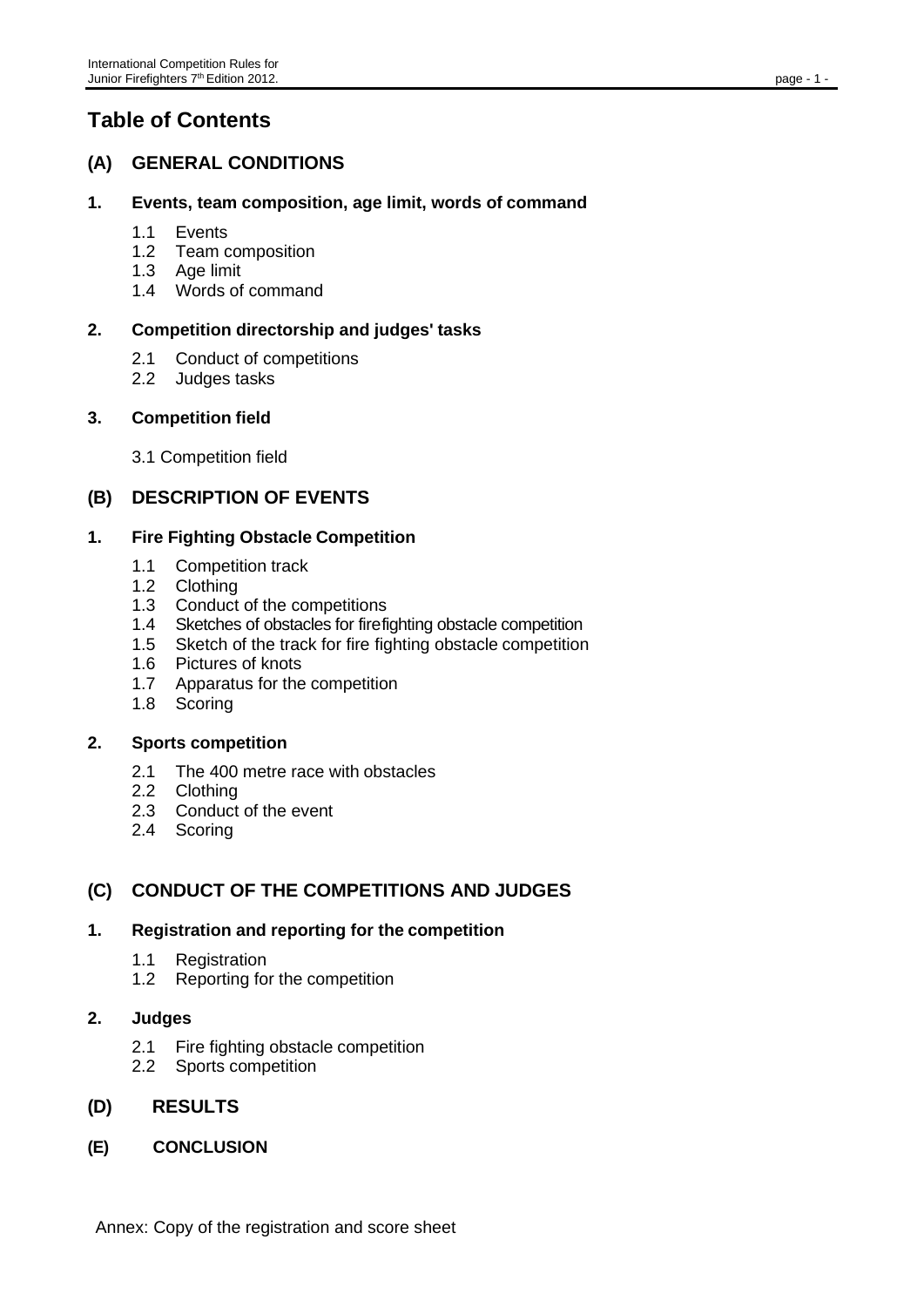## **COMPETITION RULES**

## **(A) GENERAL CONDITIONS**

## **1. Events, team composition, age limit, words of command**

#### **1.1 Events**

- 1.1.1 For the International Youth Fire Brigades Competitions these rules have been published by the Technical Section of the CTIF.
- 1.1.2 The teams who report to the International Junior Firefighter Competition must compete in the fire fighting obstacle competition as well as in the sports competition, in accordance with the applicable competition rules.

#### **1.2 Team Composition**

1.2.1 The team composition for both events is 1:8 plus 1 reserve (= 10 personnel).

#### **1.3 Age limit**

- 1.3.1 The age limits for competitors are between 12-16 years old.
- 1.3.2 To participate in the International Junior Firefighter Competition, the calendar year during which the competitor reaches 12 or 16 years respectively is applicable. Details with indication of dates of birth shall be given at the time of publication of the registrations for the competition.

#### **1.4 Orders and words of command**

- 1.4.1 Orders and commands may be given in the national language and in the usual forms used in each country.
- 1.4.2 The starting signal for an event is a whistle blast.

#### **2. Competition Directorship and judges' tasks**

#### **2.1 Competition Directorship**

- 2.1.1.The Competition Director shall preside over the team of competition judges and is responsible for the smooth running of the competition. Interpreters shall be seconded to him to assist him in his task.
- 2.1.2 In case of disagreement regarding scoring, the Competition Director shall decide and his decision shall be final. Video or audio recordings will not be allowed to settle disputes.
- 2.1.3 The team of judges shall be composed of members of fire services of all the nations participating in the international competitions for junior fire fighting teams. The number of judges shall depend on the number of nations registered. The judges shall be appointed by the Competition Committee. Each participating nation can provide up to 3 judges.
- 2.1.4 The team of marshals shall be provided by the host country. This team shall be under the control of the Competition Director and shall be responsible for arrangements on the competition field.
- 2.1.5 When it is found that there is a technical defect in an apparatus, the Competition Director, on the advice of the judges, may decide the event should be performed again. This provision also applies to the sports competition. The Competition Director, on the advice of the judges, may decide to replace any equipment.

#### **2.2 Tasks of the judges**

2.2.1 The points adjudicators shall be located on the competition field; they shall check the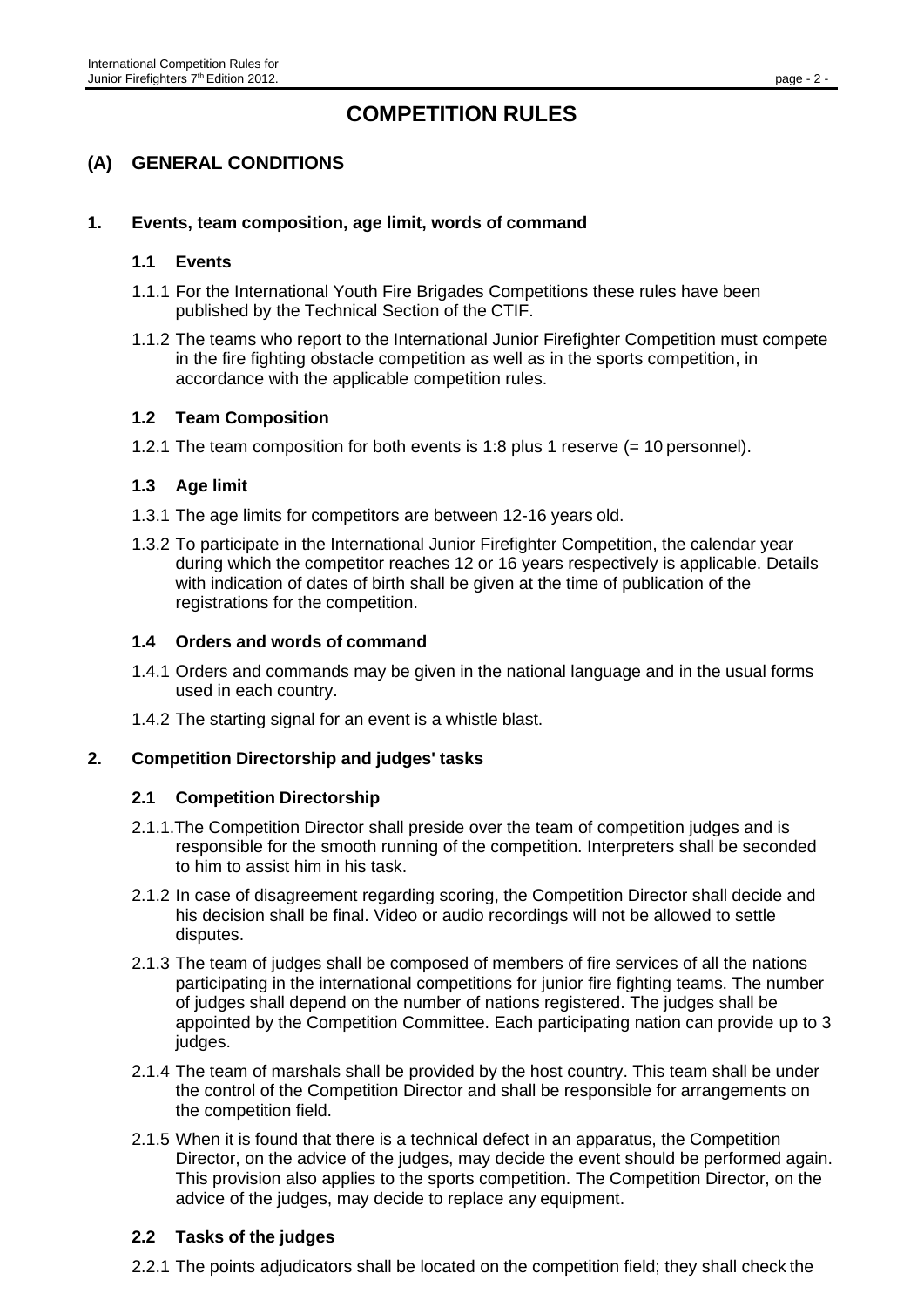competing teams prior to their participation in each event, hand over an envelope with score sheets and ensure the smooth running of the competition. They shall calculate the final result after receiving the score sheets and shall complete the competition certificates.

- 2.2.2 The judges for the fire fighting obstacle competition shall score the competition according to the rules and enter the results into the score sheets. The judges in Section III also judge Section IV.
- 2.2.3 The judges for the sports competition shall score the relay race according to the rules and enter the results into the score sheets.
- 2.2.4 The judges shall not judge a team of their own nationality.

## **3. The competition field**

## **3.1 The competition field**

The competition tracks for the fire fighting obstacle competition and for the sports competition must be set up on the day prior to the practice run in order to enable the judges as well as the Competition Director to make any changes or additions that may be required to the basic standards.

When appropriate, the Competition Director as well as the judges shall notify the team leaders and the instructors of any changes before the beginning of the practice.

- 3.1.1 The number of competition tracks for the fire fighting obstacle competition shall depend on the number of competing teams and shall be fixed by the Competition Committee. The track for the fire fighting obstacle competition shall be 75m in length. The assembly point before the start line shall be 5m (lane width) wide and at least 3m deep.
- 3.1.2 The number of lanes for the sports competition shall depend on the number of teams registered and shall be fixed by the Competition Committee. The relay race tracks shall be 400m in length.

## **(B) DESCRIPTION OF THE EVENTS**

## **1. Fire Fighting Obstacle Competition**

#### **1.1 Competition track**

1.1.1 Track section 1: from the start line to the 60 metre mark.

In this section, 4 obstacles shall be situated in the centre of the track respectively at right angles to the direction of the race (ditch and hedge), and parallel in the direction of the race (crawling tunnel and balancing beam).

1. Ditch:

Width: 1.80m, length 2m, near the 8m mark;

2. Hedge:

Height: 0.70m, width 2m, near the 23m mark;

3. Crawling Tunnel: Length: 6m, width 0.60m, height 0.80m, (hanging roof), near the 38m mark;

4. Balancing Beam:

Length: 2m, 0.35m above ground (upper side), 0.20m wide, near the 53m mark.

At the 58m mark, inside the edge of the right lane, is a container into which the hose straps are to be placed. The approximate dimensions of the container are 60cm X 40cm X 30cm. (Length x Width x Height).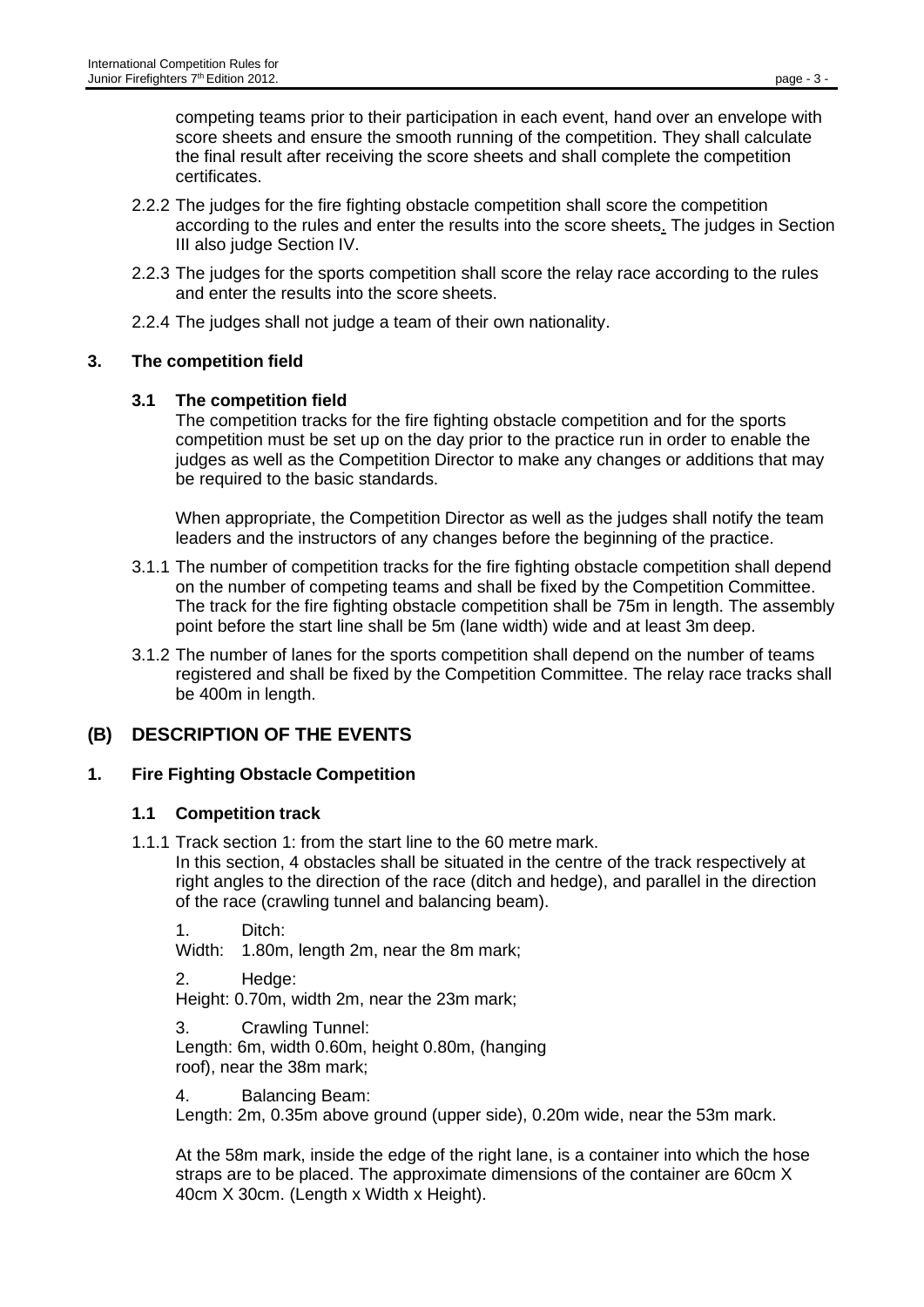In the middle of the start line a fixed 65mm C-coupling shall be placed (the centre of the coupling is to be 25 – 30cm above the ground). To its left, there shall be placed 4 Dutchrolled 45mm hoses with straps. Hoses will be placed in front of the start line with the couplings facing forwards.

1.1.2 Track Section 2: from the 60m mark to the 65m mark. Two stirrup pumps each containing 10 litres of water shall be placed at the 60m mark 1m in from the left and



right edges of the competition lane. The D-hose connected to each stirrup pump is 3m long and is provided with a nozzle of 4mm diameter maximum. The hose is Dutch-rolled and is to be stowed in the hose bracket (parallel with the hose bracket) on the pump, the branch being placed on the lid of the stirrup pump with the nozzle facing forward (toward the target).

The D-hose has to be placed parallel (not in the right angle) to the holder of the stirruppump

The target wall with a hole 10cm in diameter shall be placed near the 65m mark. In front of that wall, a red batten shall be placed 2m before the 65m mark.

Fixed to the back of the target wall, there shall be a container of about 6 litres capacity.

By means of a float, an acoustic signal and an optical signal shall be activated simultaneously as soon as the container is filled with 5litres of water. A bucket containing 10 litres of water shall be placed to the left (and right) of the competition track near the stirrup pumps.

1.1.3 Track section 3: from the 65m mark to the 70m mark.

A frame for knots with 4 interchangeable diagrams showing;

- a clove hitch.
- a branch fixed with the line by a whole and half hitch,
- a timber hitch; and,
- a reef-knot.

Four lines, 3 of which are 2m in length, 8mm in diameter and a standard line for fixing the branch, 12mm in diameter in its bag, are suspended from the frame, in front of which is situated a branch coupled to a Dutch-rolled 45mm hose without a hose strap. The 4 work stations under the diagrams are marked No 6, 7, 8 and 9 (see sketch 1.6). The diagrams must be interchangeable. The knots are to be made as to be recognisable as those depicted in the picture. The frame shall be l.0m in height 2.0m in width, sited at the 70m mark and set up on the right edge of the competition track. On the left edge of the competition track at the 70m mark, a frame shall be set up with 8 interchangeable diagrams of equipment and small gear with photographs on each side. The diagrams represent;

| 1 dividing breeching                           | 1 becket           |
|------------------------------------------------|--------------------|
| 1x C size branch                               | 1 hose strap       |
| 1 Dutch-rolled length 45mm hose 1 coupling key |                    |
| with hose strap.                               |                    |
| 1 collecting breeching                         | 1 suction strainer |

These items of equipment are laid out in order and placed in front of the frame along the left edge of the competition track (on a wooden board 2m X 0.5m X 0.03m). The items of equipment corresponding to the photographs are placed in the spaces numbered 2, 3, 4 and 5. (see sketch 1.4).

The equipment platform (2m x 0,5m x 0,03m) has to be placed on the left side of the track between the 67m und 69m mark.

1.1.4 Track section 4: from the 70m mark to the 75m mark. Assembly point for the teams at the end of the competition.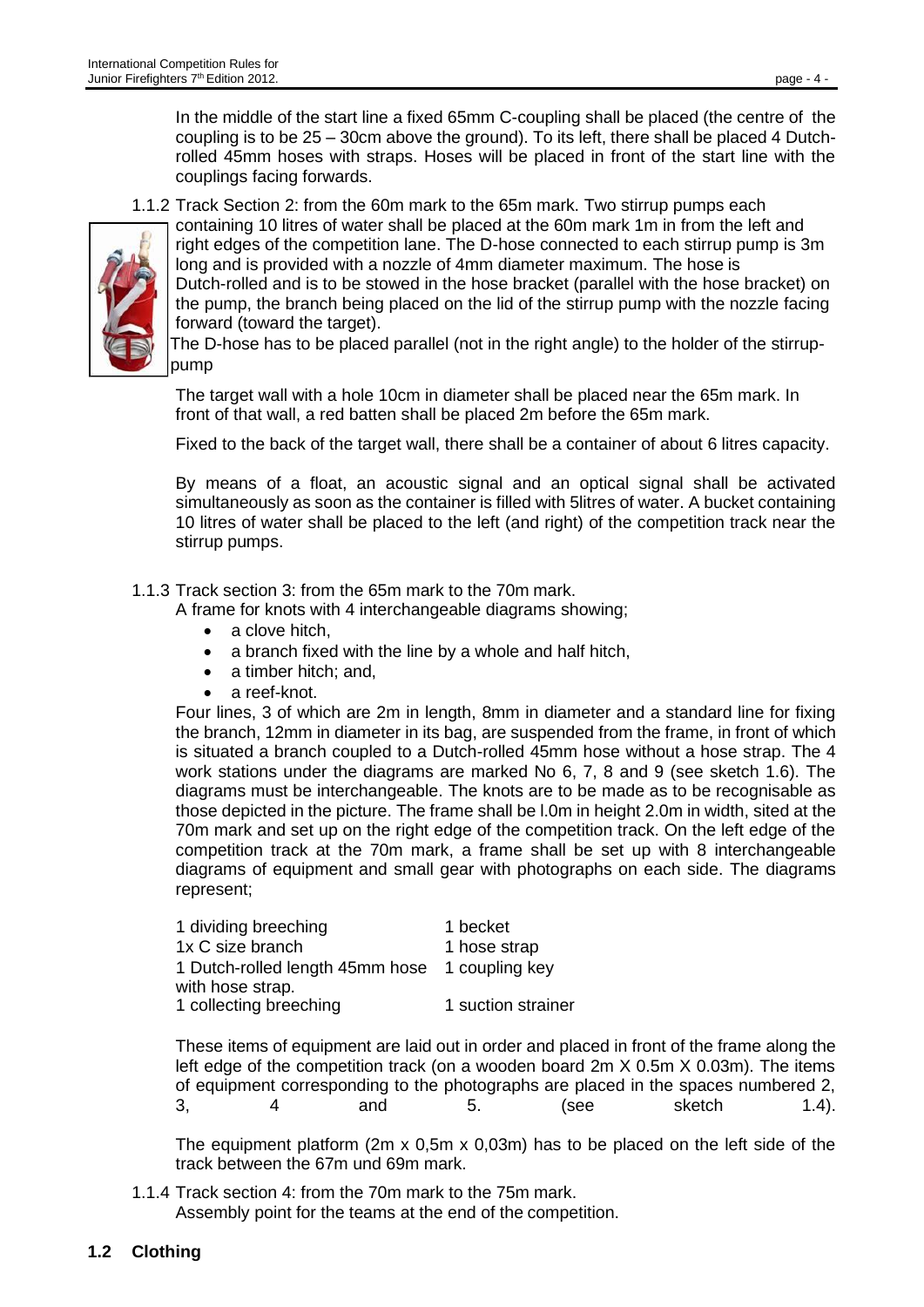- 1.2.1 The teams shall report in their national fire fighting uniform (working uniform). Gloves and fireman's belts are permitted provided the whole team are dressed the same; i.e. all wearing the same pattern gloves, belts etc.
- 1.2.2 The choice of shoes is the decision of the team, but all team members should, as far as

possible, wear shoes of the same colour. Running shoes (spikes) and shoes with studs are not permitted.

1.2.3 The teams shall report with their national pattern of fire helmet.

#### **1.3 Conduct of the competition**

1.3.1 The team of 9 junior fire-fighters shall report for assembly at the start line in two ranks (see sketch 1.5). The team members shall wear on the chest and back the numbers 1 to 9 in a clearly visible manner.

The No 1 shall be of white material and shall be that of the leader of the team. The material for No 2 to 5 shall be red; and from 6 to 9 the material shall be yellow. The members of the team shall be numbered as decided by the team leader. After the team is presented by the leader with the words "Team assembled for the competition", the principal judge shall give the command "Start". The team leader shall then lead his team with the words "right, right", the team facing the start line in two columns. The team leader or the principal judge shall then give the order "Attack!" with a whistle. At the whistle blast the judges shall start the stopwatches.

The electronic chronometer may be started by the principal judge or a competitor (Team Leader) by means of an acoustic signal

1.3.2 After the order "Attack!" is given, the leader, running first, shall tackle the obstacles and go to the 65metre mark were he takes his position between the target walls (the feet of the walls). The position where the leader will stand between both targets is to be marked with a front and back line. From that spot, he shall monitor the operations of the  $1<sup>st</sup>$  team who, by means of the stirrup pump, shall direct water through the hole into the reservoir mounted behind the target wall. Junior fire-fighters No 2 to 5 shall proceed in order through or over the obstacles of the  $1<sup>st</sup>$  section towards the stirrup pumps placed in the 2nd section.

The location of the group leader has to be marked with a front and backline between both of the pump walls.

1.3.3 No 6 to 9 shall then pull a line of hose respectively under, over or through the obstacles of the first section. No 6 shall begin by entering the competition lane taking one of the 4 x 45mm lengths, running it out (unrolling it) and coupling it to the fixed coupling on the start line.

No 7 shall take a second hose length and one of the ends of the  $1<sup>st</sup>$  (Number 6's) which he shall draw over the ditch, towards the 60m mark. It should be noted that the obstacle, i.e. the ditch, must be jumped over correctly. When the first length is run out completely he shall run out (unroll) the 2nd and couple one of the ends to that of the  $1<sup>st</sup>$ hose. No 8 shall also take a length and jump correctly over the ditch until he reaches the hose of No 7, taking one of the ends of the hose run out (unrolled) by Number 7 and go towards the 60m mark. Near the 23m mark, he shall pass the hose being run out under the hedge. He shall himself cross over the hedge with the hose which is still made up. The hose must not be thrown to the other side of the obstacle. When the firefighter has run out the hose, he runs out (unrolls) the one he has brought over and couples one of its ends to the laid out length.

The competitor with the number 6 has to touch the track with both feet before performing any tasks (opening the hose bearer and/or coupling the C-delivery hose with the outlet coupling)

The competitor with the number 6 has to extend the C-delivery hose (opened by number 9) on the right side of the running beam. The C-fire-fighting lane has to be extended over the 59 meter mark otherwise is has to be judged as "incorrect laying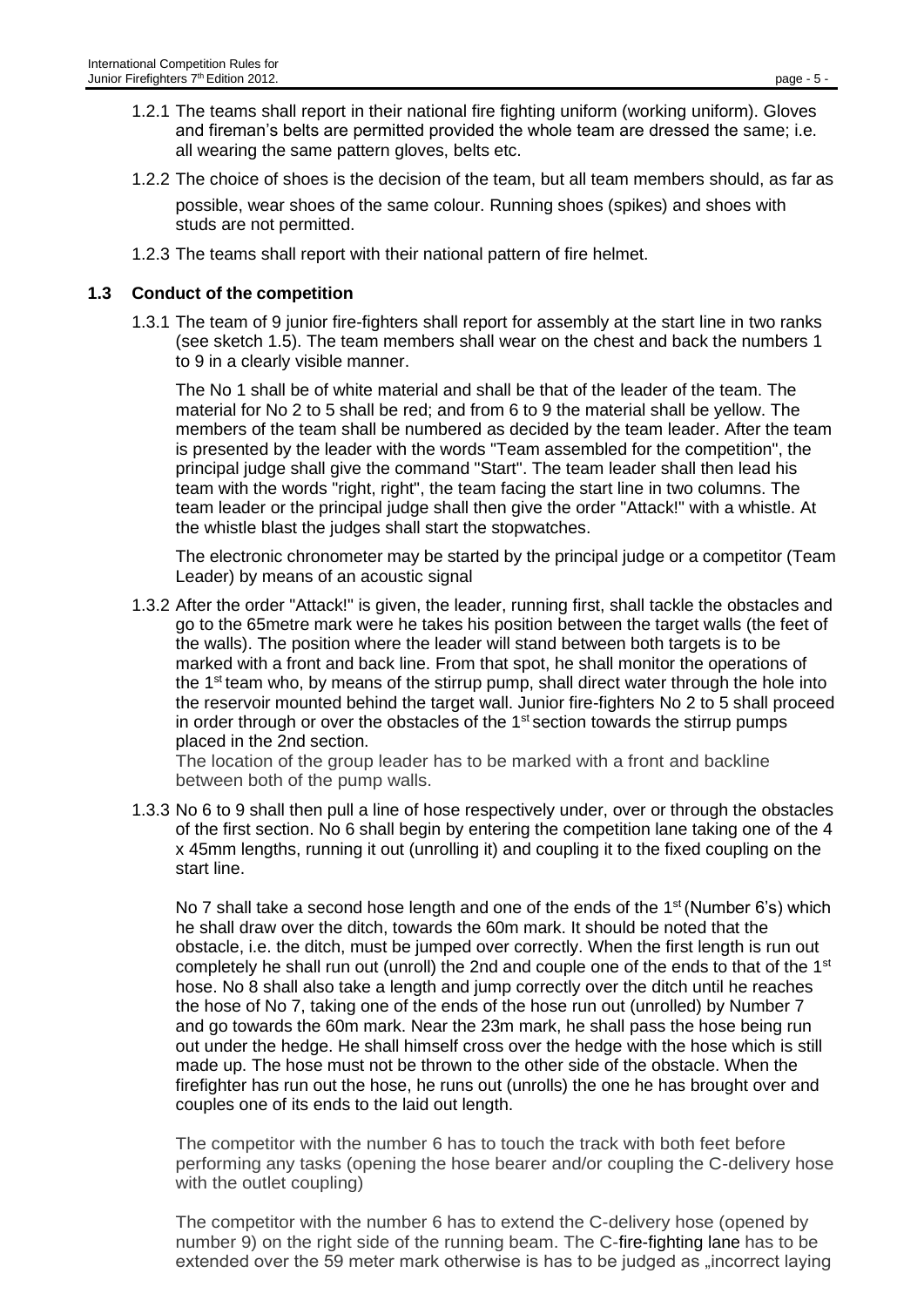of the C- fire-fighting lane" (10 penalty points).

No 9 shall also take a hose length and cross correctly the obstacles until he reaches No 8's laid out hose.

He shall then take the end of the hose run out by Number 8 and pull the hose through the crawling tunnel towards the 60m mark. When he has fully run out the hose, he shall run out (unroll) the one he has brought and couple one of the ends to the laid out hose. *The hose strap is not to be opened before the hose is completely run out (Incorrect working)‡ .* It is not regarded as a mistake that two junior fire-fighters couple the hoses together in the following order: 7/8, 8/9, 9/6. There is no penalty if the hoses are run out(unrolled) before they are connected. After he has coupled his hose to the fixed coupling No 6 must go through the obstacles with his strap until he reaches the hose laid out by No 9. He shall then take the end of the laid out hose and, whilst crossing the balance beam, place it to the right of and next to the balancing beam, it being understood that he must cross this correctly as far as the 60m mark. Should the hose not be pulled over the 59m mark this will be deemed as incorrect laying of the hose and 10 penalty points will be awarded. All four competitors must correctly cross the 4 obstacles and place the straps in the box placed near the 58m mark. It is not a penalty if No 6 pulls the hose and puts his hose strap in the box, or puts his strap in the box then pulls the hose straight.

1.3.4 No 2 and 3 shall, after they have gone through the first section, go to the stirrup pump placed to the left of the competition track. No 2 shall now take the branch and go forward to the red marker but he shall not touch it from above with any part of the body. No 3 shall take the handle of the stirrup pump and operate it. No 2 who carries the branch shall then try as quickly as possible to direct 5 litres of water through the hole of the target wall. Acoustic and optical signals shall indicate the end of the operation. If it is not possible to fulfil the task with the 10 litres of water held in the stirrup pump No 3 must refill the stirrup pump with the water reserves placed near-by. The Number 3 may not give the branch and hose to Number 2.

The same exercise must be carried out by No's 4 (2) and 5 (3) with the stirrup pump placed to the right of the competition track.

1.3.5 The judge for the equipment test can set 4 out of the 8 diagrams on the corresponding frame. Once done this must be indicated at the beginning of each heat by a hand signal to the principal judge.



The equipment has to be placed on the assigned platforms and are not allowed to reach over on the left or right side of these platforms. The equipment can reach of the platform in the direction of the starting line, but in the direction of section 4 it's not allowed to reach over the platform ("incorrect working").

The C-delivery hose must be placed on the platform (not be put down). The textile-part of the hose bearer can reach in the neighbouring field (no penalty). This also applies to the hose bearer of the double rolled C-delivery hose. The end textile part of the hose bearer can be once put through the strap (metal part) of the hose bearer

After they have completed their mission on track section No 2. No's 2 to 5 must, after having received their respective acoustic and optical signal, run between the target walls towards the equipment frame and place next to their allocated number the items corresponding to the indicated diagram. The items of equipment are placed in front of the frame at the left edge of the lane on a wooden board (2.0m x 0.5m x 0.03m). In relation to the hose strap, the end of the textile strap can be wound once through the metal buckle. The equipment is placed in the appropriate space and may not overlap into an adjoining space.(this is regarded as "incorrect working"). The textile part of the hose strap as well as that of the becket may overlap an adjoining section without penalty. This also applies to the hose strap on the Dutch rolled C-size hose. The 4 competitors must then cross beyond the 70m mark and assemble in the track section No. 4.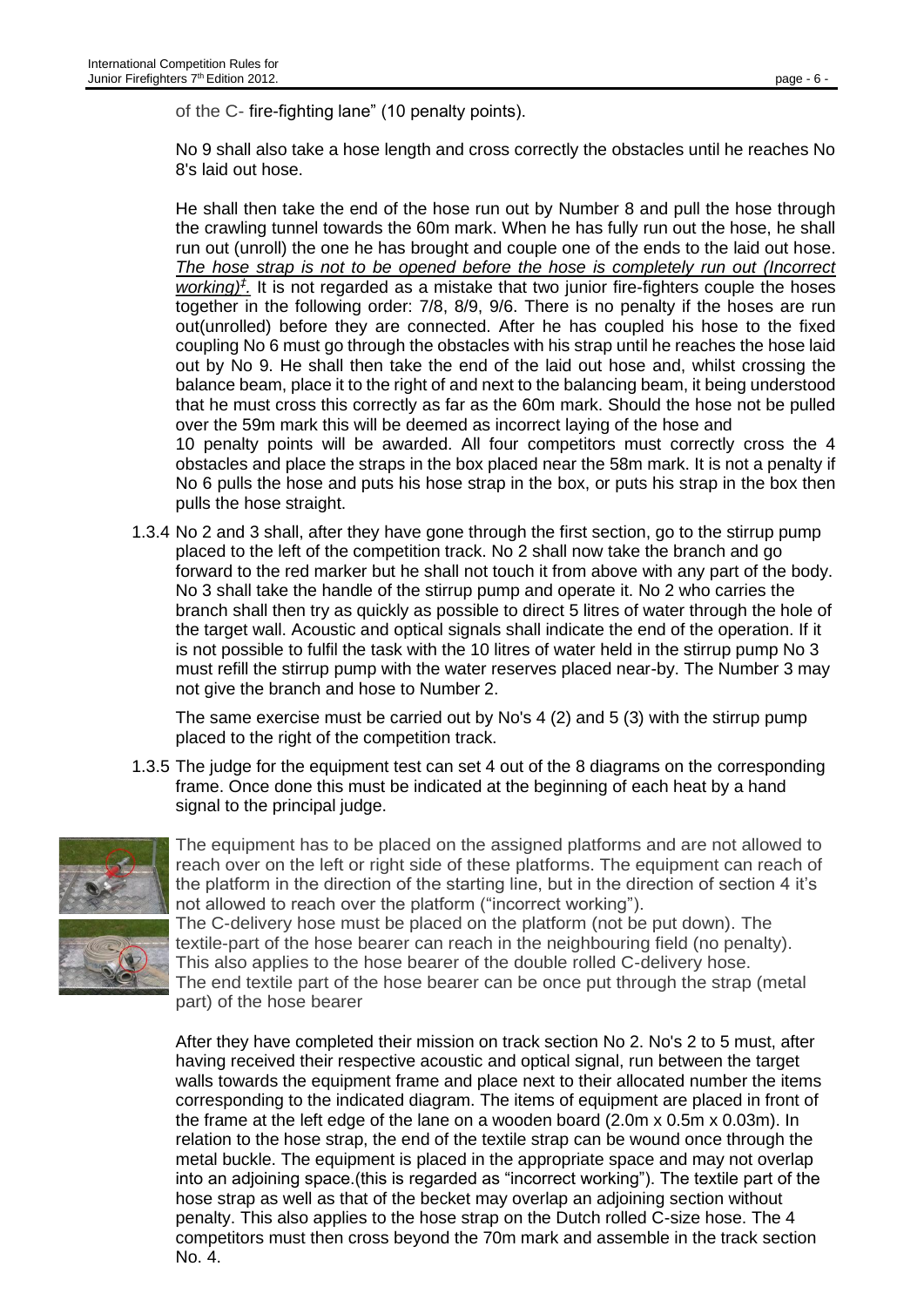The team leader shall only go forward from his position between the target walls with Numbers 2 and 3 once they have completed their pumping. He will assemble with the others in Section 4.

- 1.3.6 At each heat, Judge 5 for the knots test can modify the 3 interchangeable diagrams. Number 7 will only tie the hose and branch knot. Before each heat, the principal judge shall indicate by hand signal that no further modification may be made (after the hand signal no modification may be made to either the equipment frame or to the frame for knots).
- 1.3.7 When the hose line is fully laid out, Nos 6 to 9 must go to the frame for knots near the 70m mark. The competitors must run in the centre of the lane between the pumps and target walls to the knot frame. In that frame above their number, there is a diagram of the knot, they must make on the frame. The knots are to be executed in accordance with diagram 1.6 in the competition rules. The clove hitch and the timber hitch are to be made on the knot beam. The branch and hose together with completed full and half hitches must not be hung over the beam but may be placed on the ground. It makes no difference whether the line bag is at the nozzle or hose end of the line. The hose knots are to be completed only by team member No. 7.

The competitors  $6 - 9$  have to run between the pump walls and the knot frame. This also applies for Number 2 – 5 at point 1.3.5

At the apparatus staging: the double rolled C-delivery hose has to be bounded with a hose bearer. The C-Delivery hose at the knot frame has no hose bearer! The knot has to be made according to the illustration

When they have carried out that task, they shall cross beyond the 70m mark and assemble in section No 4.

- 1.3.8 When all the exercises are completed, the whole team including the leader shall go to the finish point. When the team is assembled in two ranks (facing the start line), the team leader raises his right hand to signal to the principal judge "Competition concluded". When the time keepers record that the team has completed its exercises and is fully assembled, the two judges shall stop the timing. Where electronic timing is used, the team leader must activate the push-button to stop the clock and afterwards raise his right hand.
- 1.3.9 The team leader's task is to supervise the competition, but he is not authorised to give directions while the competition is in progress; it is forbidden to speak during the competition. After the competition, the team leader shall present the team to the principal judge.

#### **1.4 Sketch of obstacles for the firefighting obstacle competition** (All measurements in cm)

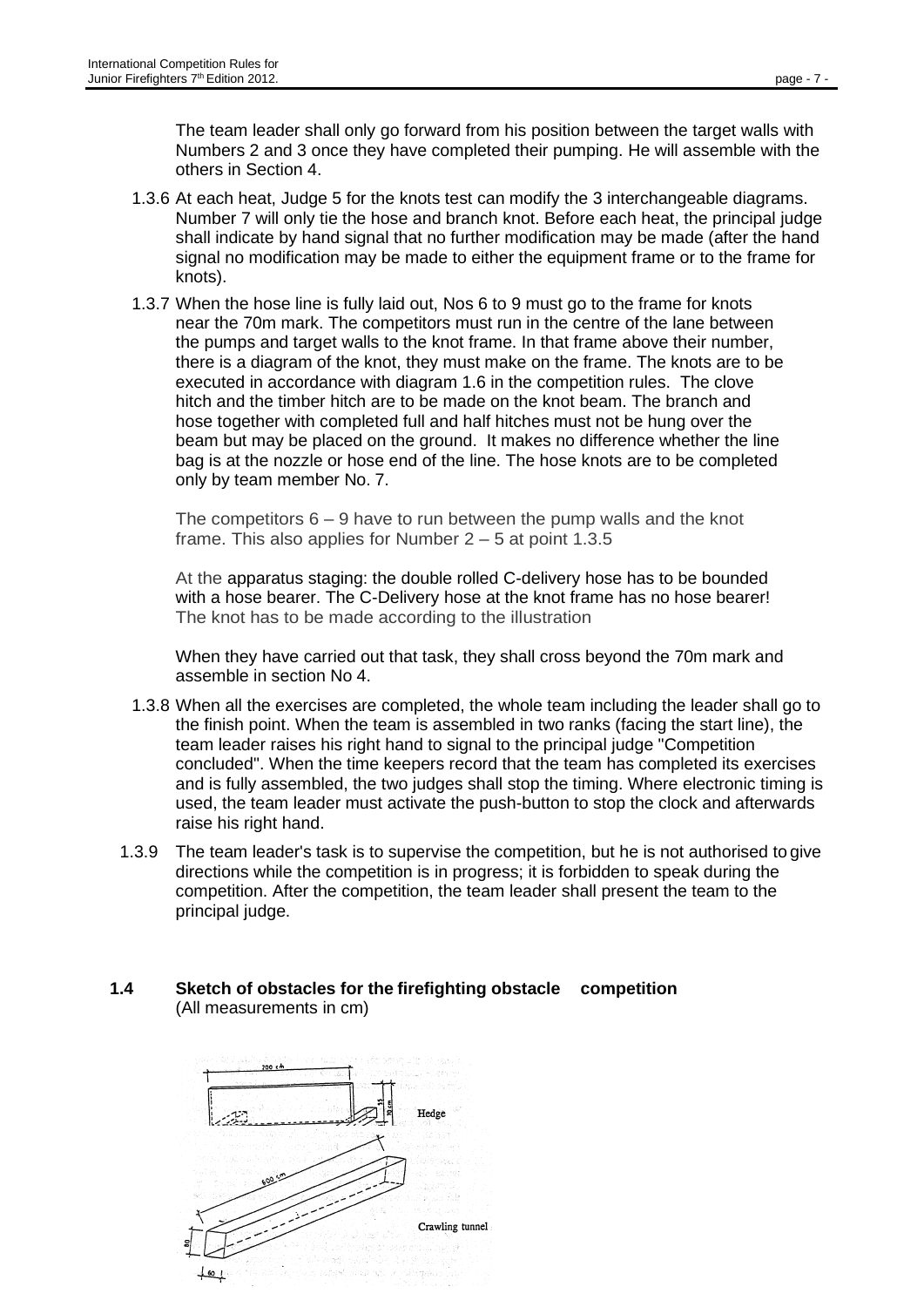## 1.4 **Sketch of the obstacles for the fire-fighting obstacle competition**



All measurements in cm

**1.4 Sketch of the obstacles for the firefighting competition** Target wall showing container, float, optical and acoustic signals. Viewed from front.



All measurements in cm.

1.4 **Sketch of obstacles for the firefighting obstacle competition.** Target wall showing container, float, optical and acoustic signals. Side view.



**1.4 Sketch of the obstacles for the competition fire fighting obstacle**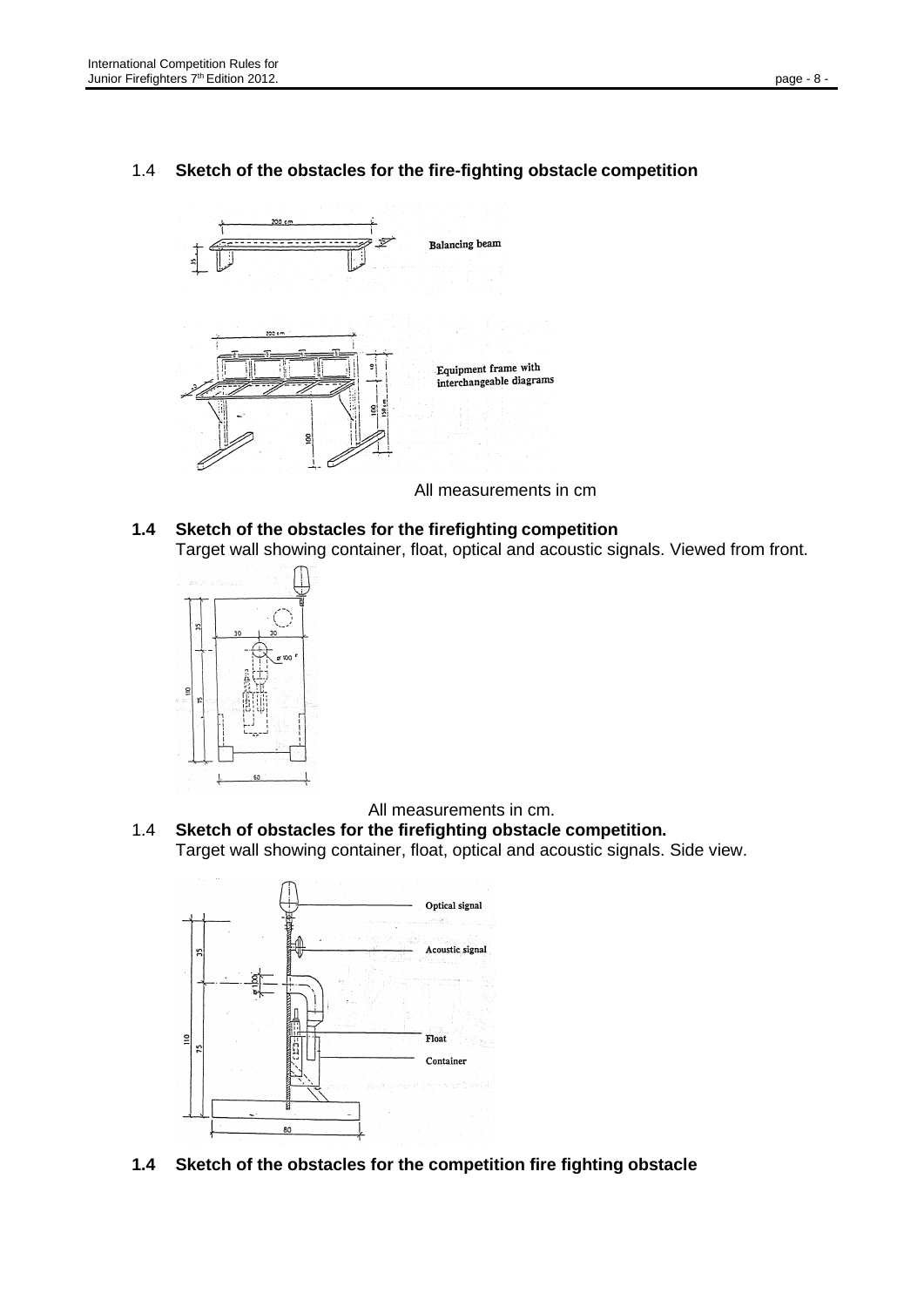



All measurements in cm



**1.6 Pictures of knots**



**1.7 Pictures of knots**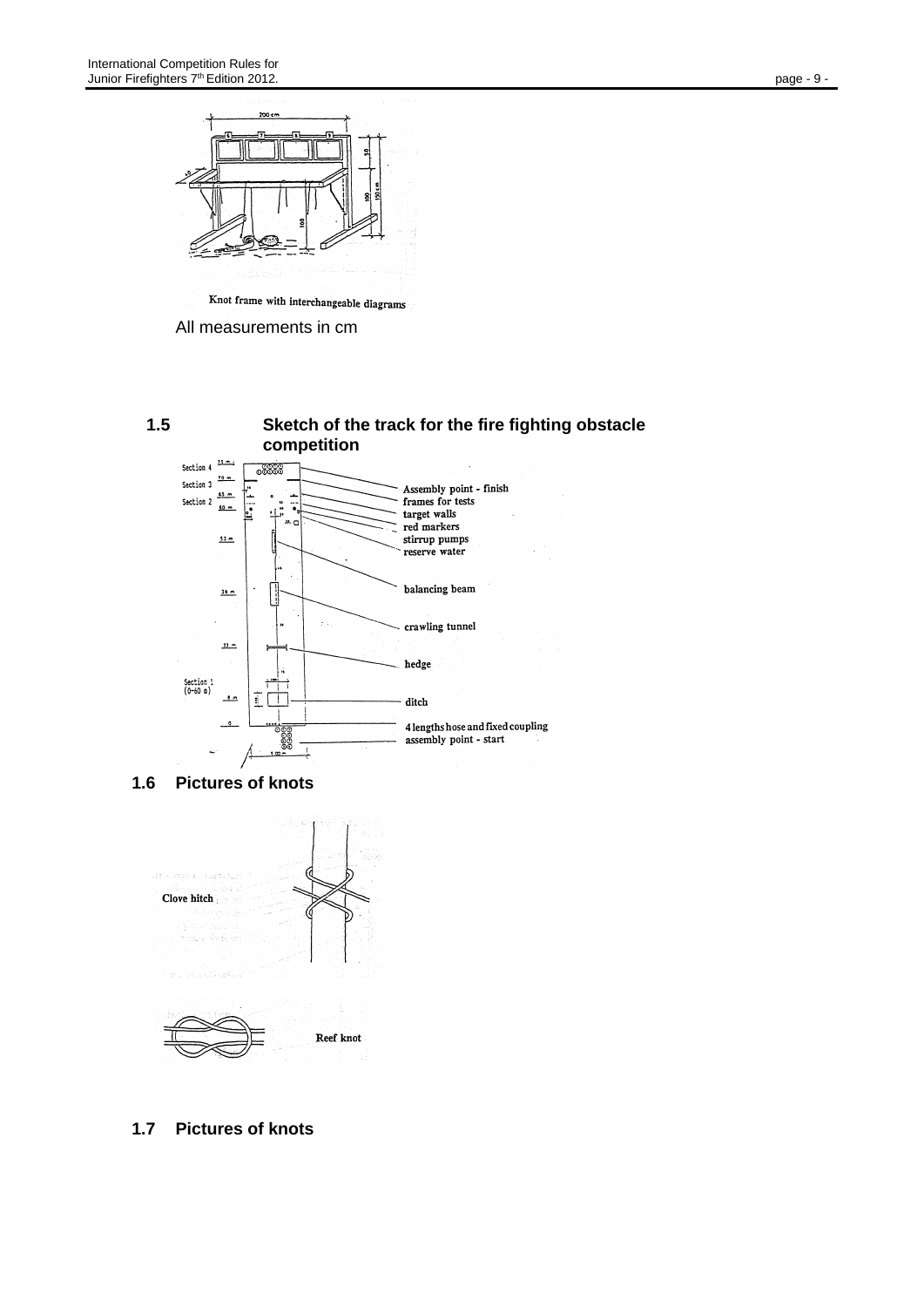

## **1.7 Competition materials and equipment**

- 1.7.1. The host country shall provide the obstacles as defined under 1.4 and shall build the competition track or tracks in accordance with sketch 1.5.
- 1.7.2 The technical equipment needed for the fire fighting obstacle competition shall be

provided by the host country.

1.7.3 Training for the fire fighting obstacle competition shall be carried out with the equipment provided by the host country.

#### **1.8 Scoring**

1.8.1 Each competing team shall receive 1000 starting points.

From these start points the finish time in seconds and tenths of seconds; and any penalty points, will be deducted.

In the obstacle competition each point deducted for a mistake equates to one second.

#### **1.8.2 Penalties**

• Mistakes on the obstacle course -10 points

In Section I of the obstacle course for each obstacle passed incorrectly 10 penalty points will be awarded.

Complete twisting of hose  $-5$  points

If a hose has a complete twist (360° or more), 5 penalty points will be awarded. Each length of hose will be judged separately, however the maximum penalty will be one twist per length.

• Opening of a pair of couplings – 20 points

The opening of couplings will be judged, if after the obstacles have been passed a pair of couplings has not been made correctly in accordance with the regulations.

• Wrong layout of C-hose in the 1st section - 10 points

If the hose is not laid out correctly in Section I a penalty will be awarded. The hose must be laid out to over the 59 metre mark.

• Left or forgotten equipment – 5 points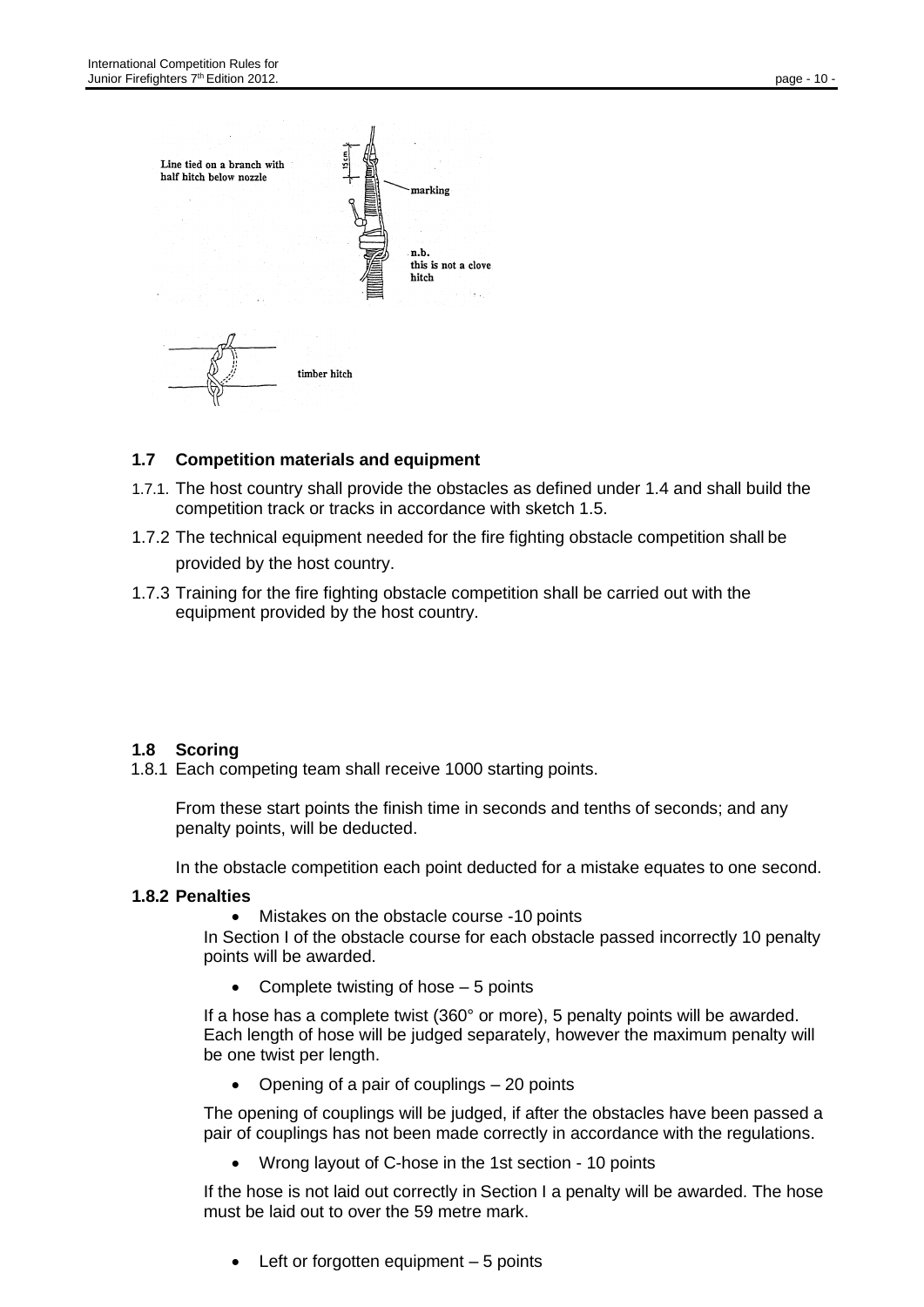Helmets count as equipment as do hose straps. Left or forgotten hose straps will be penalised if the hose strap is not placed in the strap box.

Wrong item at the equipment frame  $-10$  points

A competitor will be penalised if a piece of equipment is not placed at the place corresponding to their number and the picture.

• Knot wrongly made - 10 points

Wrongly made knots will be penalised if the knot does not correspond to the picture or is incorrectly made.

• Incorrect working – 10 points

"Incorrect work" will be penalised, if an activity is not carried out correctly by a competitor, according to these rules.

This will not apply if the work is carried out by another competitor (i.e. no double penalty).

Should a mistake have been made by a competitor due to an unforeseen or questionable action, an "incorrect work" penalty will be awarded.

If a coupling should open which cannot be attributed to a particular competitor, the open coupling penalty will apply.

If the group leader gives the "finish" hand signal early or late this will be penalised as incorrect working. Similarly, if the finish signal is given early where electronic timing is being used.

Once the electronic timer has been stopped by the team leader no further actions may be carried out by a competitor. Should any further activity be carried out by a competitor this will be treated as "incorrect work."

Early activation of the push-button by the team leader will be penalised as "incorrect work."

This list of "Incorrect work" is not exhaustive.

• Speaking during the Competition

#### each mistake - 10 points

Speaking during the competition will be judged on each different competitor who speaks. Each judge will indicate each infringement. The Head judge considers each mistake and enters them on the judging sheet.

Leaving the Lane each mistake  $-10$  points

Competitors stepping out of the side of the lane with both feet will be penalised as incorrect work.

The competitor with the number 6 has to extend the C-delivery hose (opened by number 9) on the right side of the running beam. The C-fire-fighting lane has to be extended over the 59 meter mark otherwise is has to be judged as "incorrect laying of the C- fire-fighting lane" (10 penalty points).

If Number 2 and 3 and/or number 4 and 5 won't activate any of the signals on the pump wall, each number gets "incorrect working" (each 10 penalty points)

Touching the red bar at the 63 m mark und touching the floor after the bar and/or during the usage of the stirrup pump is permitted. "incorrect working" (each 10 penalty points)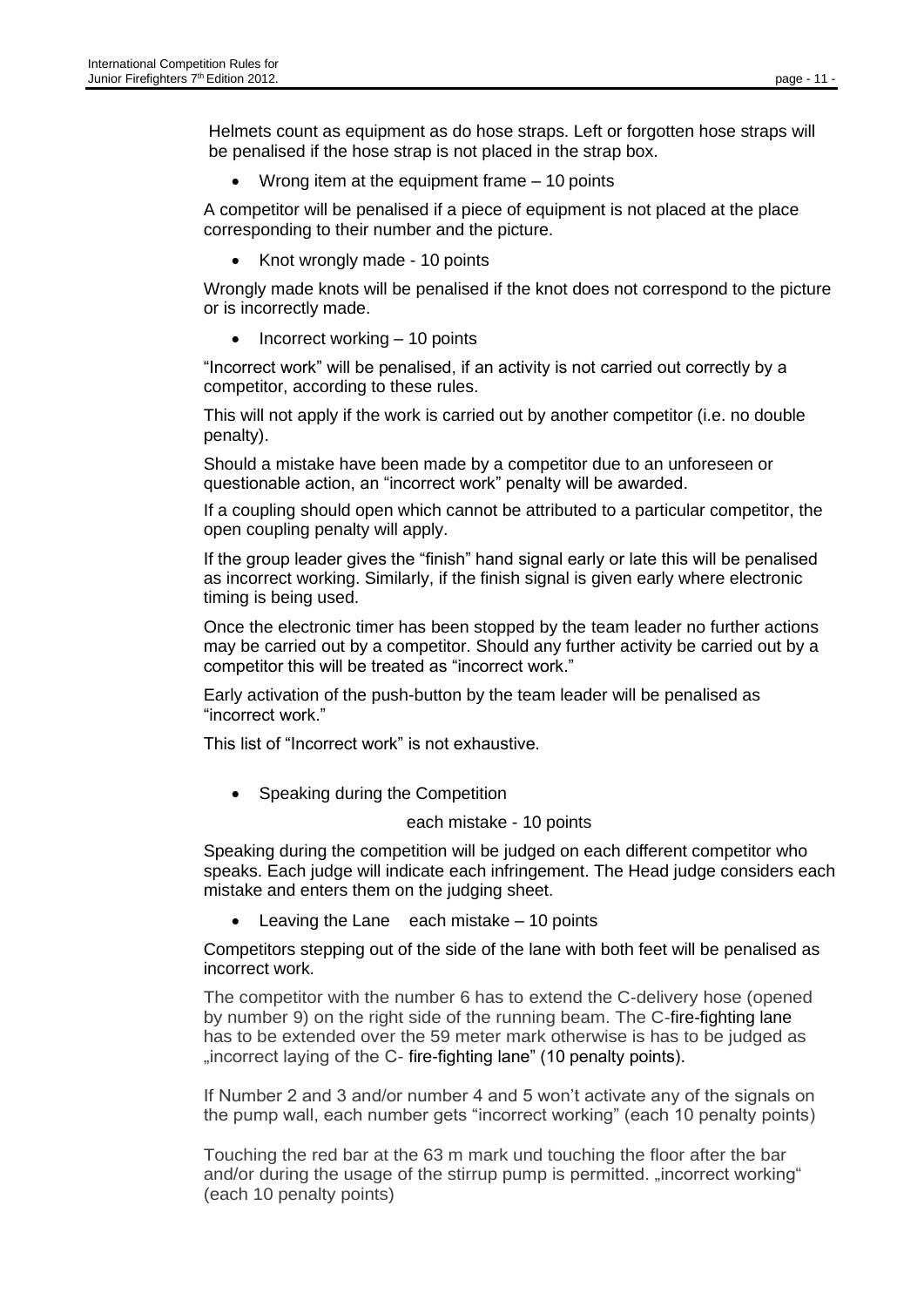## **2. Sports Competition 400m relay, race with obstacles**

**2.1 Relay course, baton and construction of obstacles.**



Hand over markings are to be made in Section 2 at the 37.5m mark; Section 4 at the 125m mark; Section 8 at the 325m mark and Section 9 at the 365 m mark.

- 2.1.1 The track for the relay race is 400m long and is divided into 9 sections. The Relay race line is defined as from the Start to the Finish line. A lane is of minimum width 1.2m.
- 2.1.2 The baton is a c-size branch.
- 2.1.3 Construction of obstacles.
	- 1. Section 1: at the 20m mark is a climbable wall; 2m high and 1.2m wide, with 4 horizontal bars. A 45mm branch is placed at the left hand side after the wall, (in the direction of travel).
	- 2. Section 2: is a running section, without an obstacle.
	- 3. Section 3: at the 70m mark placed in the lane there is a 45mm hose, Dutch-rolled and secured with a strap. Couplings facing forward.

Placed 5 metres on from the hose is a stable wooden platform, 0.03m high by 0.8m x 0.8m. This platform is for laying the hose on and is sited in the middle of the lane. The metal or textile part of the hose strap may overlap the board.

- 4. Section 4: is a running section without an obstacle.
- 5. Section 5:-at the 175m mark there is an apparatus 1.2 m wide, resembling that used in high jump events, with a rod across it at 80cm height.
- 6. Section 6: at the 225m mark there is a hurdle 0.6m high, as used in hurdle races.
- 7. Section 7: at the 275m stands an empty 6 kg extinguisher. 5 metres further on in the lane there is a wooden platform in the middle of the lane 0.03m high by 0.8m x 0.8m. This is for placing the extinguisher on.
- 8. Section 8: is a running section, without an obstacle.
- 9. Section 9: at the 380m mark there are 2 made-up lengths of 45mm hose, with C size couplings but without straps. The couplings are to sit on top of each other facing forward but not touch the ground. On the right in the direction of travel there is a dividing breeching.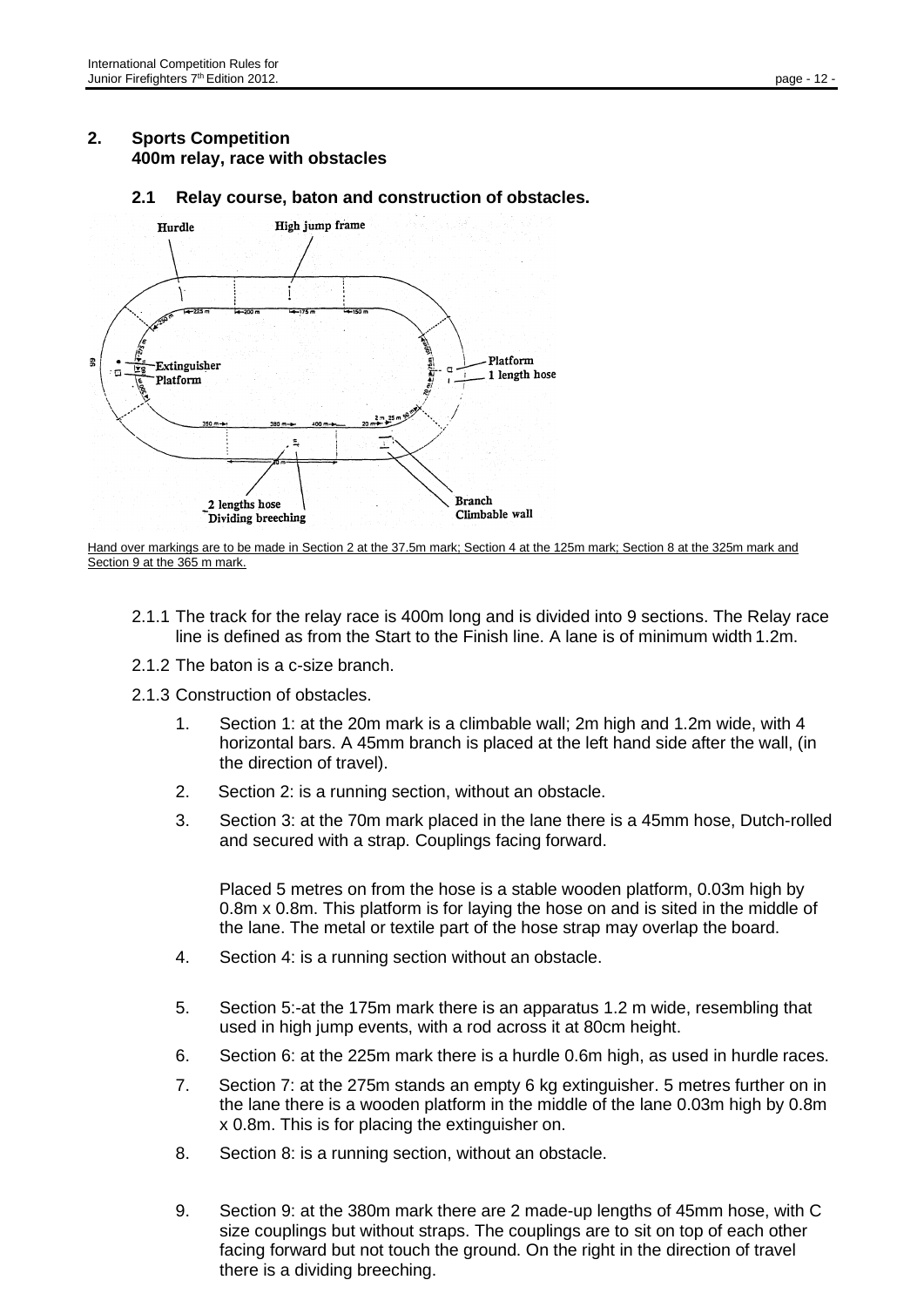- 2.1.4 The relay race takes place in at least 2 lanes. All 9 members of a team must each overcome an obstacle and run one section of the course. Competitors in the relay race must be the same ones who take part in the fire-fighting obstacle race. The team leader is responsible for allocating team positions.
- 2.1.5 Positions for competitors.

Each competitor stands inside their section except for No. 1 who stands before the start line; e.g.

| Number 1:  | before the start line |
|------------|-----------------------|
| Number 2:  | beyond the 25m mark   |
| Number 3 : | beyond the 50m mark   |
| Number 4:  | beyond the 100m mark  |
| Number 5 : | beyond the 150m mark  |
| Number 6:  | beyond the 200m mark  |
| Number 7:  | beyond the 250m mark  |
| Number 8 : | beyond the 300m mark  |
| Number 9:  | beyond the 350m mark  |
|            |                       |

Handover of the branch must take place at each of the designated marks. In sections 2, 4 and 8 the baton must be handed over in the first half of the section. This is in;

Section 2 – at the 37.5m mark;

Section 4 – at the 125m mark;

Section 8 – at the 325m mark.

In section 9 the baton must be handed over in the first 15m (i.e. before the 365m mark). In the event of non-compliance rule 2.4.1 will apply and a 10 second time penalty shall be incurred for each infringement, but the next competitor is not penalised if he starts to run before the branch is handed over. The competitor who has handed over the branch must leave the track immediately, and in such a fashion that he does not impede the competitor in the next lane.

2.1.6 Runner Number 1 starts the race without the branch when the starting signal is given. The other runners take the branch on handover and can carry it in any way they wish, but not in **the mouth, and must cross the obstacle with** the branch (this does not apply to Section 1).

#### **2.2 Clothing**

Teams must report in their national pattern of fire gear, with solid shoes. Studs or running spikes are not allowed. Gloves and fire belts are not to be worn.

#### **2.3 Conduct of the event**

2.3.1 The relay race takes place as follows: The C-Delivery hose must be placed at the platform (not put down)

> 1. Section 1: Competitor Number 1 starts to run when the starting signal is given. At the 20m mark he must cross the barred wall. On the ascent and descent of the climbing wall the hands must grip bars 3 and 4 from above. Gripping bars 3 and/or 4 from below only will be judged as a mistake as "not crossing the obstacle in accordance with the rules, or an incomplete task." 10 penalty points will be awarded. The feet must step on the 1<sup>st</sup> and 2<sup>nd</sup> bars. This applies to both the climb and the descent. He must pick up the branch at the left side after the wall (in the direction of travel) and pass it to Number 2 after running the remaining part of the section.

During the climbing of the ladder wall the competitor has to overcome rung 3 and 4 ladder like (from above). Grabbing rung 3 and 4 from underneath is judged as "not correct overcoming of the obstacle" (10 penalty points)

- 2. Section 2: In the first half, before the 37.5m mark the Number 1 must pass the branch to Number 2.
- 3. Section 3: Number 3 takes the branch from Number 2, picks up the Dutch-rolled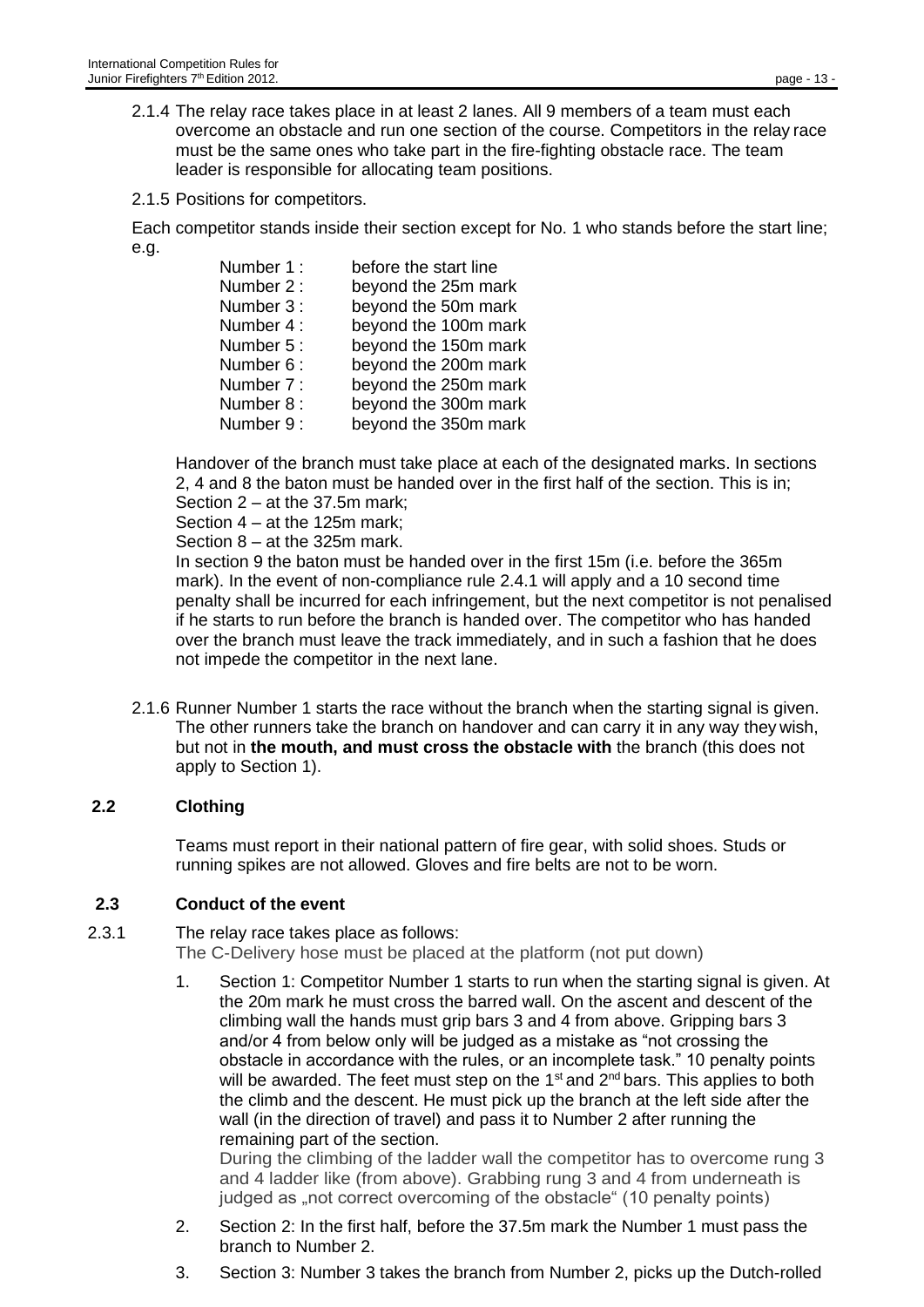hose at the 70m mark and puts it on the platform sited 5m further on. The hose must not be left outside the edges of the platform. The metal or textile part of the hose strap may overlap the board. When this exercise has been completed, Number 3 passes the branch to Number 4 after the 100m mark.

- 4. Section 4: In the first half of Section 4 before the 125m mark Number 3 must pass the branch to Number 4.
- 5. Section 5: Number 5 takes the branch from Number 4 before the obstacle and must pass under the obstacle without knocking the rod down. If the rod falls, he may replace it on the supports and, carry out the exercise again.
- 6. Section 6: Number 6 takes the branch from Number 5 before the obstacle and must jump over the hurdle. If the hurdle is knocked over he may replace it and jump it again.
- 7. Section 7: When Number 7 has received the branch from Number 6 he runs to the extinguisher, picks it up and places it on the marked spot. If the extinguisher falls over before Number 7 hands the branch to Number 8 he may replace it. However, if he fails to replace it he will be judged to have contravened the rules and be penalised 10 seconds. Note; If the extinguisher falls after the hand over to Number 8, no penalty will be called.
- 8. Section 8: Number 7 must pass the branch to Number 8 in the first half of the Section before the 325m mark.
- 9. Section 9: Number 8 must pass the branch to Number 9 before the 365m mark. The Number 9 runs to the hose lengths, couples them together and connects one end to the dividing breeching. The branch is connected to the free end of the second length. The couplings must be connected by both lugs and not be broken again during the exercise. The competitor crosses the finishing line with the branch connected and places it on the ground. The coupling must go over the finishing line. The branch must not be uncoupled.

Once the race has begun, should the hose or couplings accidentally move the Number 9 may not leave the 350m mark to correct them.

This will not be penalised.

Number 9 is to ensure that the branch is coupled to the hose before crossing the finish line (the branch must be securely attached to the hose).

2.3.2 The branch may not be carried in the mouth; it must be passed from hand to hand. If a competitor does not cross an obstacle in accordance with the rules he has the right to tackle the obstacle again but he need not return to the start of his section or the baton changeover point.

If a group member won't overcome an obstacle correctly, it is allowed to retry and overcome the obstacle. The member mustn't run back to the carry over mark but is not allowed to leave the competition track.

- 2.3.3 The event is considered as finished when the competitor in section 9, crosses the finishing line.
- 2.3.4 Each competitor designated by the team leader to tackle an obstacle must cross the obstacle in accordance with the rules before passing on the branch. The extinguisher and the hose may only be touched when the branch is handed over.

## **2.4 Scoring**

2.4.1 Each team is allocated, according to its average age, a base time and an initial score of 100 points.

| <b>Total Age</b> | Average Age Base Time |         |
|------------------|-----------------------|---------|
| Up to $112$      | 12                    | 80 secs |
| 113-121          | 13                    | 77 secs |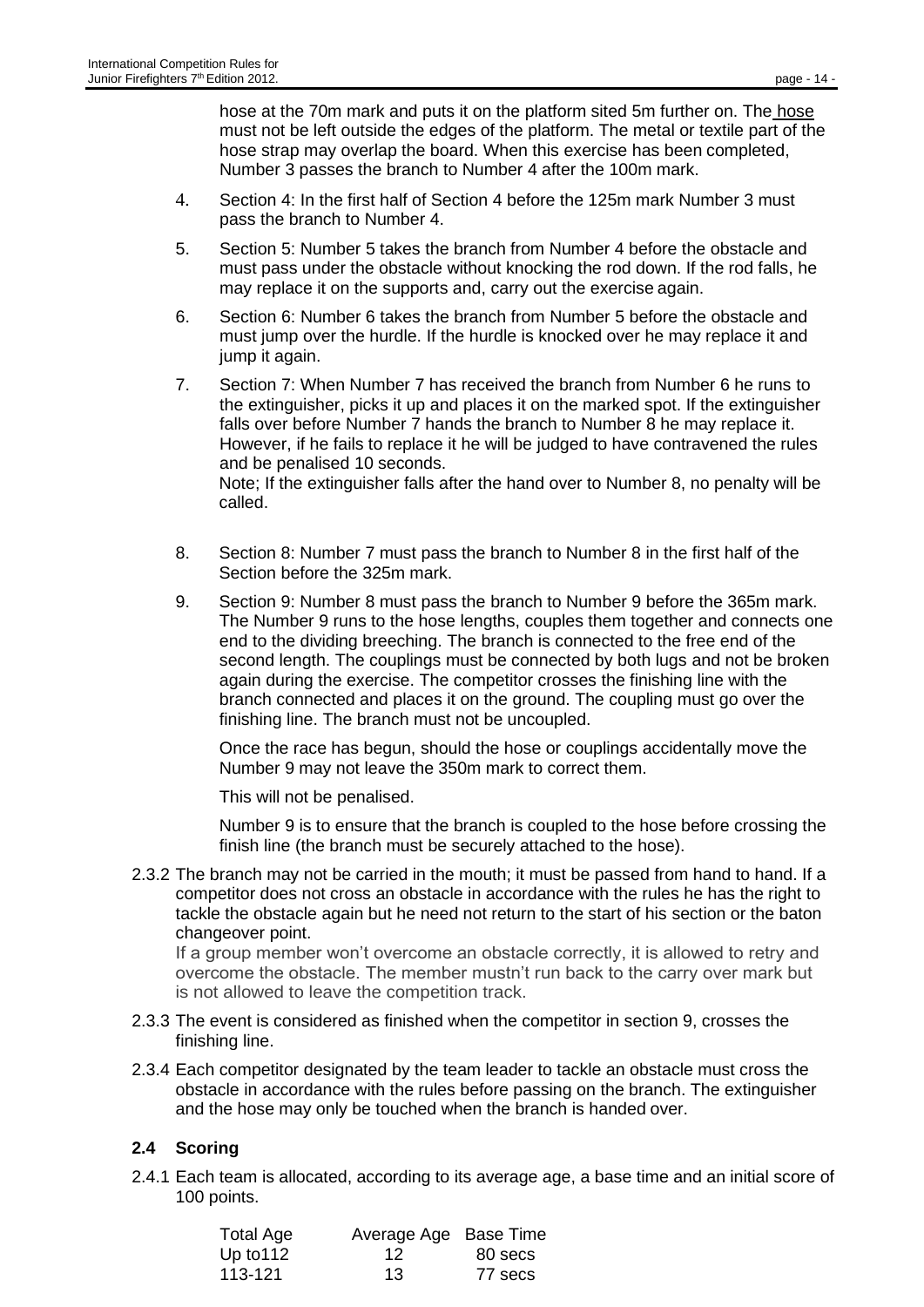Penalties:

Open pair of couplings; each case, 10 points. Irrespective of the number of open coupling pairs only one 10 point penalty will be awarded.

If the competitor does not attempt to make the couplings this will be classified as open couplings. Therefore  $3 \times 10$  points = 30 penalty points are awarded.

Obstacles not crossed, or task not completed in accordance with the rules, including the climbing wall - each case, 10 seconds.

For each second under the base time, measured at the finishing line, an extra point is awarded. For each second over the base time a point is deducted.

For each incorrect changeover 10 points will be deducted.

Failure to cross the finish line with the branch will incur a 20 point penalty

Having both feet outside the lane on the relay will be judged in the same way as failure to tackle an obstacle correctly or failure to complete a task and a penalty of 10 points incurred.

If any mistakes are made during the relay the judges may not touch anything. Instead they are to call the runner over and point out the mistake at the completion of the event. The judges are not to give any instructions to competitors. The judges are to notify the Head Judge in the first instance of any possible mistakes once No. 9 has crossed the finish line.

Open coupling pair each 10 penalty points. If it happens that during the extending of the C-extinguish fire hose several coupling open, the 10 penalty points are only given once.

If the C-delivery hoses aren't laid out, each open coupling pair has to be judged with 10 penalty points.  $3 \times 10$  penalty point = 30 Points.

Video evidence will not be allowed to appeal against any decisions.

2.4.2 A team competing in the 400m event may be disqualified for the following faults:

- ❑ Runner not completing a section
- ❑ After three false starts
- $\Box$  Last competitor not crossing the finishing line
- $\Box$  Branch not passed from one runner to the next
- ❑ A runner leaving his lane and at the same time impeding another
- 2.4.3 The time measured is from the starting signal for the first runner until the last runner crosses the finishing line. The time is measured in seconds and hundredths of a second.

## **(C) CONDUCT AND JUDGING OF THE COMPETITION**

#### **1. Arrival and registration at the competition**

#### **1.1 The Registration**

On arrival of the teams at the Holding area, their officers in charge will report to the junior fire-fighter competition registration point to register the teams. They will receive all necessary documentation.

#### **1.2 Reporting for Competition**

Teams must report to the points adjudicators half an hour before the scheduled start of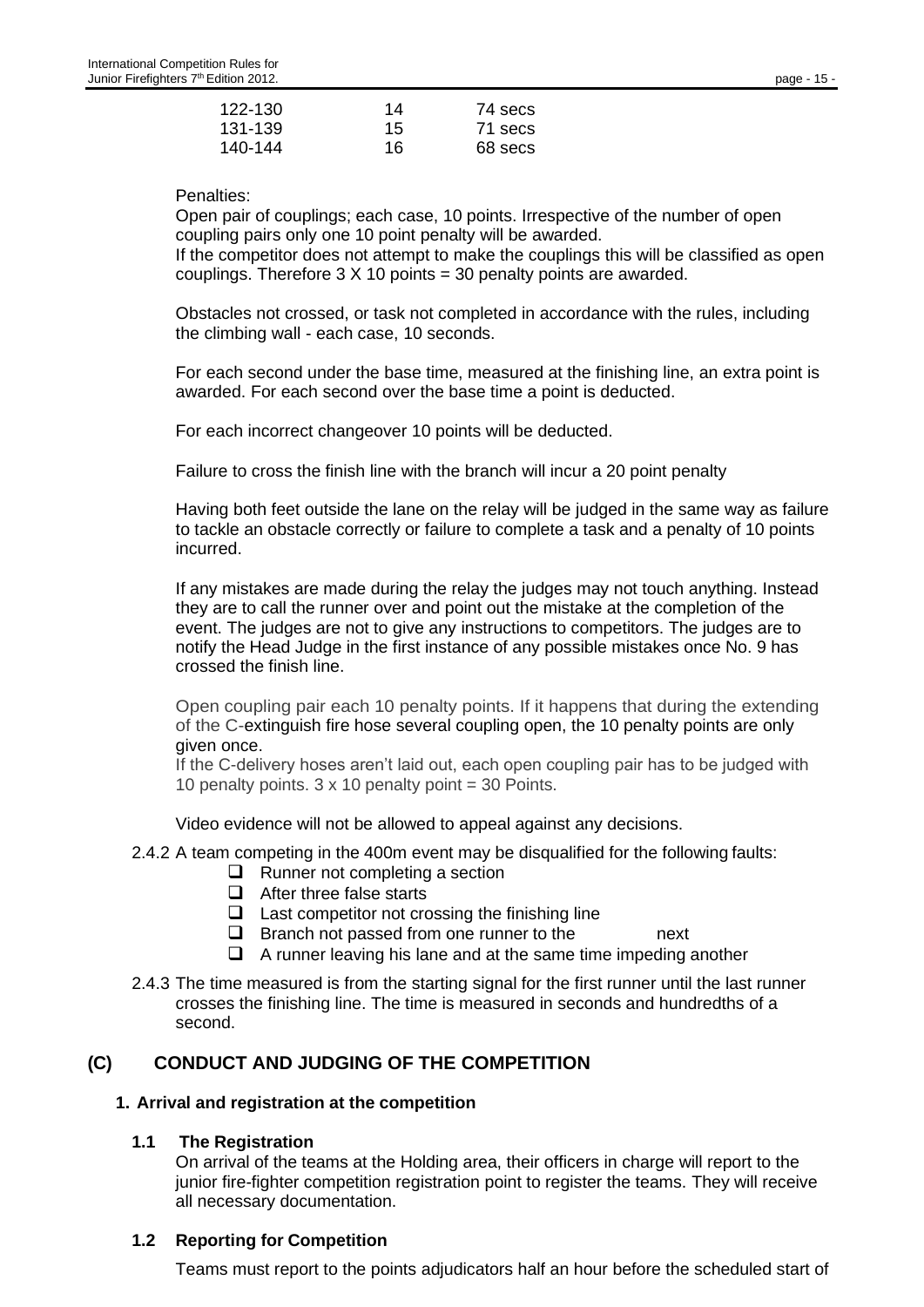their events. At this time they must hand over their finalised team list and collect the envelope containing their score sheets.

### **2. Judges**

### **2.1 Fire-fighting obstacle competition**

- 2.1.1 The competition will take place under the supervision of a Competition Adjudicator.
- 2.1.2 Requirements for judges and timekeepers:
	- (a) at the start and finish: judge Number 1 supervises the ditch and hedge in Section 1, and also the laying out of the C-size hose. At the same time he is Timekeeper 1.
	- (b) judge Number 2 supervises the crawling tunnel and balancing beam in Section 1, and also the laying out of the C-size hose; and the hose strap box. At the same time he is Timekeeper 2.
	- (c) judge Number 3 supervises Section 2, in particular the use of both stirrup pumps which he checks are full and whether the team leader takes up position at his observation point and that he leaves it with competitors 2 and 3.
	- (d) judge No. 4 supervises the equipment test in section 3.
	- (e) judge Number 5 supervises the knot test in Section 3.
	- (f) each judge only supervises his own section.

the principal judge takes overall charge of timekeeping and supervises all the sections. He enters the times and penalties on the score sheet.

Scoring will be done by consultation with the other Judges responsible for their sections and the Group leader to avoid duplicating penalties. If a mistake is suspected with any equipment it is not to be touched by any judge. It will be shown to and explained to the Group leader.

Where electronic timekeeping is available it will be started and stopped by the principal judge. The time will be recorded in seconds and tenths of a second using hand operated stopwatches, or in seconds and 100ths of a second if using electronic timing. Timekeepers are still required.

## **2.2 Sports Competition**

- 2.2.1 1 judge and 2 timekeepers are required for each lane.
	- (a) The judge has overall supervision of the lanes and is the starter.
	- (b) 2 timekeepers per lane.
- 2.2.2 The official time for the event is the average time between the two stopwatches. Electronic timekeeping may be used but does not dispense with the need for timekeepers. Electronic time keeping will be taken in seconds and hundredths of a second.

## **D FINAL RESULTS AND THE JUNIOR FIREFIGHTER COMPETITION BADGE**

#### **1. Results**

The points gained in both the fire-fighting obstacle race and the relay race are taken into account when deciding the final results. The final result is he same as the total point score. Example: Fire-fighting obstacle race 900.0 points

Relay Race  $+ 90.00$  points

Total 990.00 points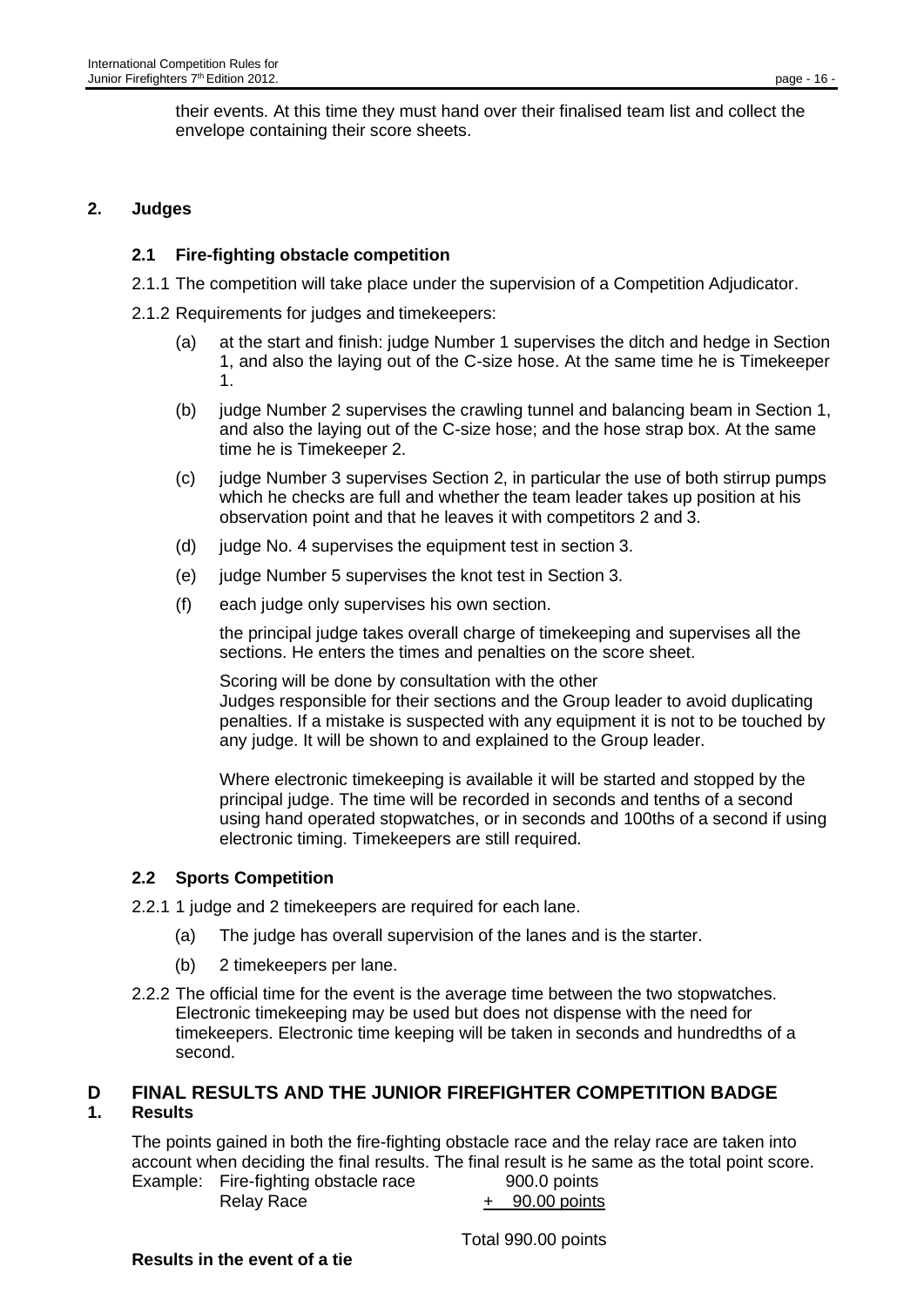In the event of two or more teams scoring the same number of points, the following criteria will be applied in order, so that final placings may be decided.

- 1. Fire-fighting competition completed without faults.
- 2. Fire-fighting competition completed without faults in the best time
- 3. Fire-fighting competition completed with least number of penalty points.
- 4. Best time in the relay race

If after the application of these criteria final placings still cannot be decided, a tie will be declared.

## **1.1 Disqualification**

Neither a judge nor a member of the Organisation is to be treated in an improper manner by a representative or judge of a nation. This also applies outside the competition. The Competition Adjudicator can, in co-ordination with the IJLK, declare a disqualification of all groups of that nation.

**1.2** Objections

Objections to a decision are to be brought immediately to the Head Judge of the lane through the Delegation Leader, the interpreter or trainer.

The Competition Adjudicator will make a decision upon the objection having spoken to the appropriate judge from the competition lane.

The Competition Adjudicator's decision is final.

## **2. Junior Fire-fighter Competition Badge**

The international badge of the Junior Fire-fighter Competition will be distributed to participating teams at the closing ceremony, assuming that there has been no disqualification.

## **E CONCLUSION**

The provisions of these rules were adopted by the CTIF's Junior Fire-fighter Committee at their meeting of  $17<sup>th</sup>$  May 2012 in Amberg, Germany.

7 th edition 2012. CTIF